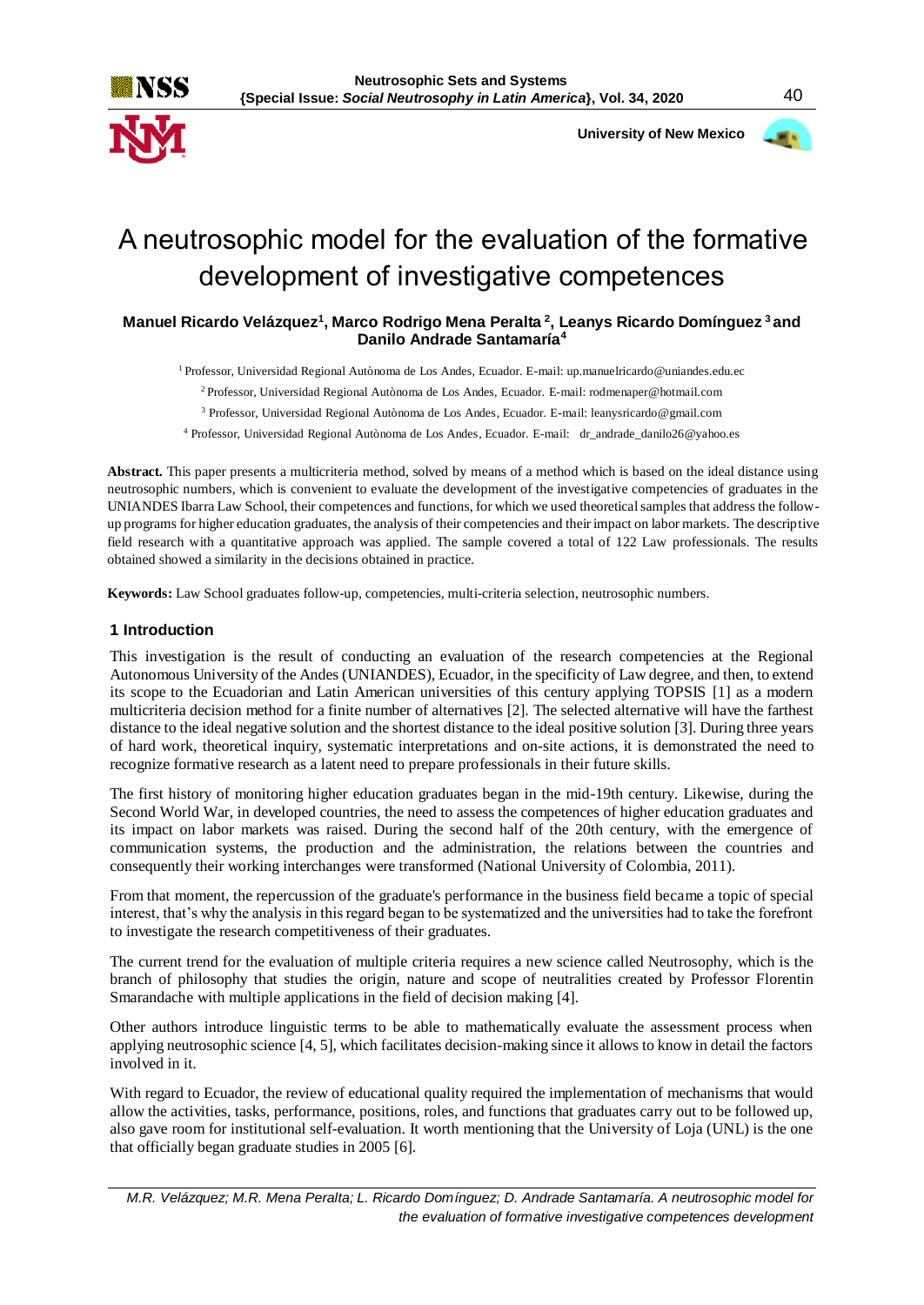But it is the Organic Law of Higher Education [7], along with the Council of Evaluation, Accreditation and Quality Assurance of Higher Education (CEAACES), which allow the Regional Autonomous University of the Andes (UNIANDES) to have a graduates follow-up program, which allows them to maintain relationships with them through a Web page [8] where there is the possibility of accessing services, registering, finding employment options and accessing a portfolio of companies. This is complemented by an Annual Meeting of Graduates that summons graduates from each Extension to exchange experiences, where they can participate in conferences on innovative topics, plenary sessions and discussions at working groups. In addition, this interaction facilitates the collection of data on aspects related to job performance and inquires about the updating needs of graduates, among others.

UNIANDES Ibarra Extension, has the intentions to implement a reproducible method, even extensive to the rest of the training centers so that it can make an assessment of the competence of students under the precepts of Neutrosophy as a science, just like it is applied by Chakraborty [9] as an approach to current problems.

### **2 Materials and methods**

In this paper, we propose a recommendation model based on the ideal distance using the single value neutrosophic number (SVN), specifically the TOPSIS method, but weighting will not use AHP (Analytical Hierarchy Process) but rather we will be using the aggregation operator WA (Weighted Average).

Decision making has historically been approached by multiple disciplines, from the classic ones such as philosophy, statistics, mathematics and economics, to more recent ones such as Artificial Intelligence. The theories and models developed point to rational support for complex decision making [10]. They include typical activities such as [11, 12], mathematical theory developed to deal with indeterminacy and complex decision making, such as:

- Defining the problem
- Identifying alternatives
- Evaluation criteria
- Selection of experts
- Evaluation of alternatives
- Order and selection of alternatives
- Decision.



**Figure 2.1**. Process for solving a decision-making problem [10].

In this paper, the highlighted activities will be addressed (Model, Collect information, assess alternatives)

Additionally, in order to obtain the expert evaluations in the evaluation models, the use of Single Value Neutrosophic Numbers (SVN) is proposed [13, 14].

Let X be a universe of discourse, a SVMS A over X, is an object with the following form.  
\n
$$
A = \{ (x, u_A(x), r_A(x), v_A(x)) : x \in X \} d
$$
\n(2.1)

Where  $u_A(x): X \to [0,1], r_A(x): X \to [0,1]$   $y \, v_A(x): X \to [0,1]$ with  $0 \le u_A(x) + r_A(x) + v_A(x) \le 3$  for all  $x \in X$ 

*M.R. Velázquez; M.R. Mena Peralta; L. Ricardo Domínguez; D. Andrade Santamaría. A neutrosophic model for the evaluation of formative investigative competences development*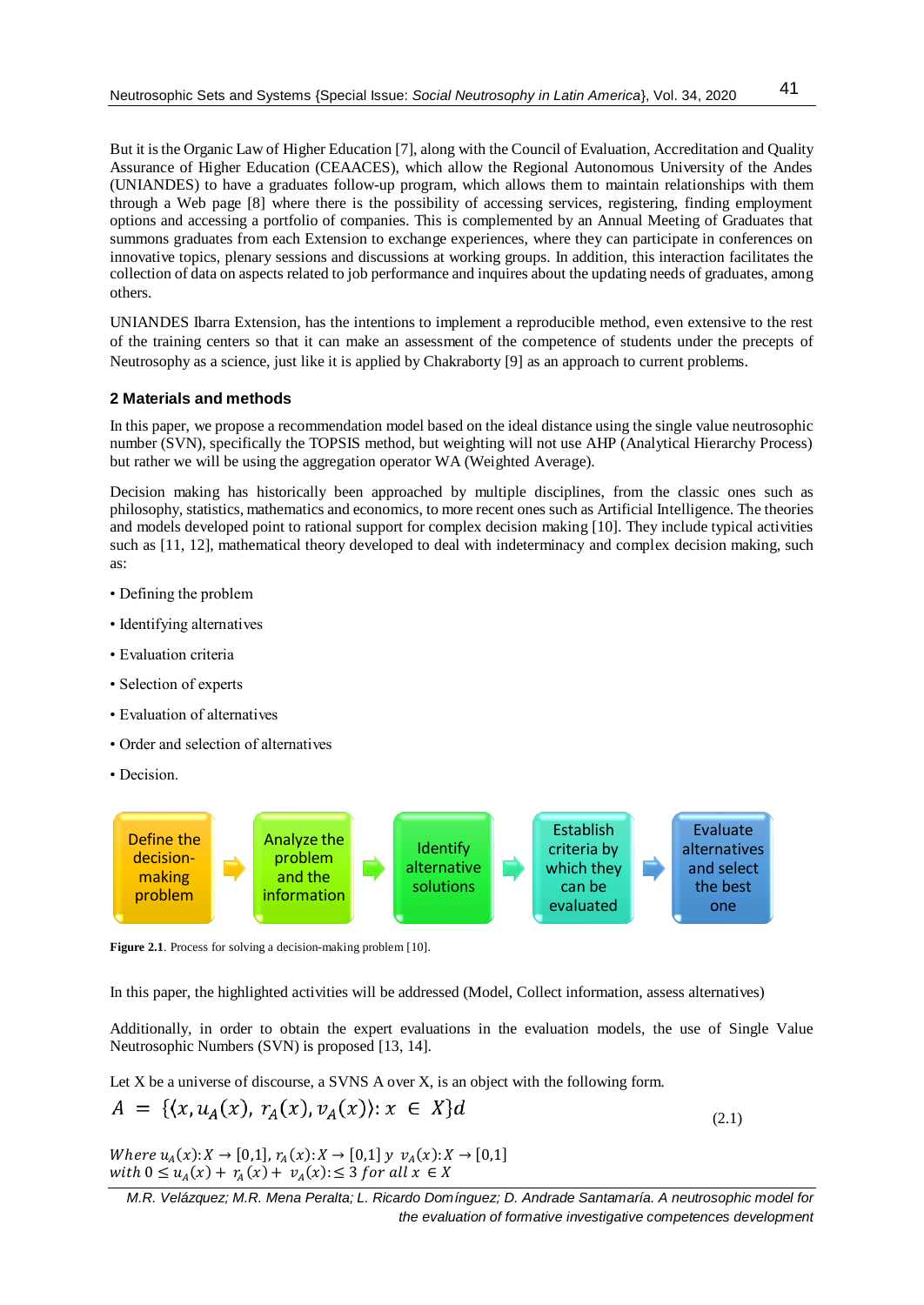For convenience, the SVN number will be expressed as  $A = (a, b, c)$ , where a,  $b, c \in [0,1]$ , and  $a + b + c \le 3$  to determine the degree of association of membership and non-membership of the decision *a* over the proposal *x*

The method to be followed is then to collect the information from the entire set of decisions *Aj* of the discussion universe (data collected from the surveys, normalize their values), choose the best positive ideal vector B*i* by the experts, and then calculate the distances that the separates S*i*.

$$
s_{i} = \left(\frac{1}{3}\sum_{j=1}^{n} \left\{ \left( |a_{ij} - a_{j}^{*}| \right)^{2} + \left( |b_{ij} - b_{j}^{*}| \right)^{2} + \left( |c_{ij} - c_{j}^{*}| \right)^{2} \right\} \right)^{\frac{1}{2}}
$$
\n
$$
(i = 1, 2, ..., m)
$$
\n(2.2)

In this document, linguistic variables are represented using single value neutrosophic numbers (SVN) to develop a decision support framework for evaluating the formative development of investigative skills.

As aggregation operators we will use a type of mathematical function to merge the information. These operators combine *n* values in a domain *D* and return a value in that same domain as treated by Torra and Narukawa [15].

The weighted average (WA) is one of the most mentioned aggregation operators in the literature. An operator WA has an associated vector of weights V, with  $Vi \in [0, 1]$  sum  $Vi = 1$  having the following form:

$$
WA(a_1,..,a_n) = \sum_1^n v_i a_i
$$

Where *Vi* represents the importance/relevance of the data source *ai*

*Table 1 Linguistic terms used*

| Linguistic term       | <b>ACRONYMS</b> | <b>SVN</b> numbers |
|-----------------------|-----------------|--------------------|
| <b>Extremely Good</b> | (EG)            | (1,0,0)            |
| Very Very Good        | (VVG)           | (0.9, 0.1, 0.1)    |
| Very Goog             | (VG)            | (0.8, 0.15, 0.20)  |
| Good                  | (G)             | (0.70, 0.25, 0.30) |
| Moderately Good       | (MDG)           | (0.60, 0.35, 0.40) |
| Medium                | (M)             | (0.50, 0.50, 0.50) |
| Moderately Bad mala   | (MDB)           | (0.40, 0.65, 0.60) |
| Bad                   | (B)             | (0.30, 0.75, 0.70) |
| Very Bad              | (VB)            | (0.20, 0.85, 0.80) |
| Very Very Bad         | (VVB)           | (0.10, 0.90, 0.90) |
| <b>Extremely Bad</b>  | (EB)            | (0,1,1)            |

The results of the distances calculation allow us to sort the students according to the achievement of the competences.

The collection of the information is represented in the utility vector [16] and is expressed as follows:

$$
P_j = \{p_{j1}, p_{j2}, \dots, p_{jk}\}
$$

Therefore the decisions for the evaluation of the formative development of investigative competences are provided by means of this valuation vector and the decision vij for each criterion Ci of each group of student Ej is expressed by means of the SVN number.

 $(2.4)$ 

*M.R. Velázquez; M.R. Mena Peralta; L. Ricardo Domínguez; D. Andrade Santamaría. A neutrosophic model for the evaluation of formative investigative competences development*

(2.3)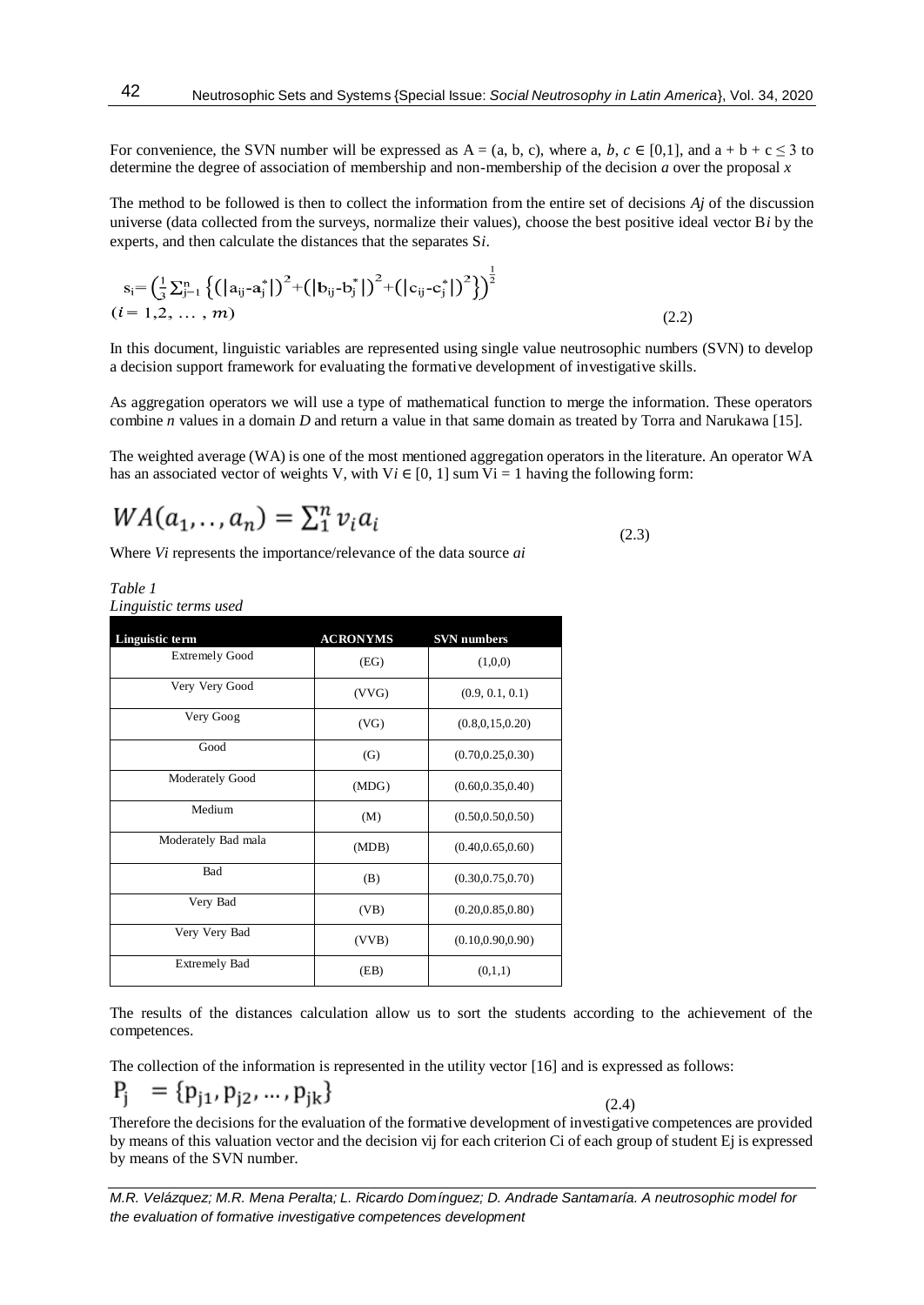# **3 RESULTS AND DISCUSION**

The objective of this phase was to evaluate the formative development of the competences at UNANDES Ibarra Law School, addressing the graduates' follow-up program. The sample covered a total of 122 Law professionals and the questionnaire was used as an instrument.

## **3.1 TOPSIS, Technique of Preference Sorted by Similarity to an Ideal Solution**

TOPSIS technique has a totally intuitive approach, and is based on the fact that each of the alternatives can be represented in a Euclidean space, which also happens with the attributes that we're evaluating. The technique seeks to select an alternative that is as close as possible to a positive ideal alternative, but as far as possible from an alternative called negative ideal according to Chen [17]. The first one is integrated with the best nominal values that the attributes have, while the second is formed with the worst nominal values that are found in the attributes. Let be the alternatives  $Ai, i = 1, 2, ..., m$ , the criteria  $Ci, j = 1, 2, ..., n$ , the weights of the criteria wj and a decision matrix with  $x i j = U j (Ai)$ ,  $\forall i, j$ . Where U is the utility function of the decision maker, operating on the basis that all the criteria are to be maximized/minimized according to whether profits or costs are being considered, respectively.

It is suggested that the direct method to carry out the multicriteria evaluation consists of choosing the alternative that has the shortest distance to the ideal alternative, in this way the chosen alternative would be very similar to the ideal solution, according to Srinivasan and Shocker [18]. Another way of choosing the alternative would be selecting the one that is furthest from the anti-ideal solution, according to Zeleny [19]. And this is the one that was used in the determination of the evaluation of the investigative competences of the students. TOPSIS is a technique that considers the distance to the ideal alternative and the distance to the anti-ideal alternative.

## **3.2 Identification of Alternatives:**

In this phase the evaluation framework of the alternatives is made up by the experts' criteria evaluating three alternatives by neutrosophic methods based on the information aggregation model shown in Table 2

| <b>ID</b> | Acronym    | $\sim$<br><b>Description</b>        | <b>Questions</b> |
|-----------|------------|-------------------------------------|------------------|
|           | <b>OMT</b> | <b>Occupational Market Trends</b>   | 4                |
|           | OD         | Occupational Demand (employability) |                  |
|           | TF         | <b>Training and Feedback</b>        |                  |
|           |            |                                     |                  |

*Table 2. Alternatives for evaluating the formative development of competences*

Each of these variables (OMT, OD, TF), called alternatives, have the statistical results of the 10 questions of the survey as values, and these will be weighted with the percentage of the students who answered. The following table shows the data taken from the population of 122 students graduated from UNANDES Ibarra.

*Table 3, Survey results, each row adds up to 122*

| <b>Acronyms</b> | Question | $\overline{\phantom{a}}$<br>Sample 1 | Sample 2 | Sample 3 | Sample 4 | Sample 5     |
|-----------------|----------|--------------------------------------|----------|----------|----------|--------------|
|                 |          | 60                                   | 61       |          |          | $\Omega$     |
| <b>OMT</b>      |          | 82                                   | 40       |          |          | 0            |
|                 |          | 61                                   | 44       | 17       |          |              |
|                 |          | 111                                  | 11       |          |          |              |
| <b>OD</b>       |          | 104                                  | 11       |          |          |              |
|                 | h.       | 33                                   | 11       | 67       | 11       | $\Omega$     |
|                 |          | 17                                   | 78       | 5        | 11       | 11           |
|                 | 8        | 22                                   | 61       | 11       | 28       | $\Omega$     |
|                 | Q        | 66                                   | 39       | 17       | $\Omega$ | $\mathbf{0}$ |
| TF              | 10       | 17                                   | 33       | 39       | 17       | 16           |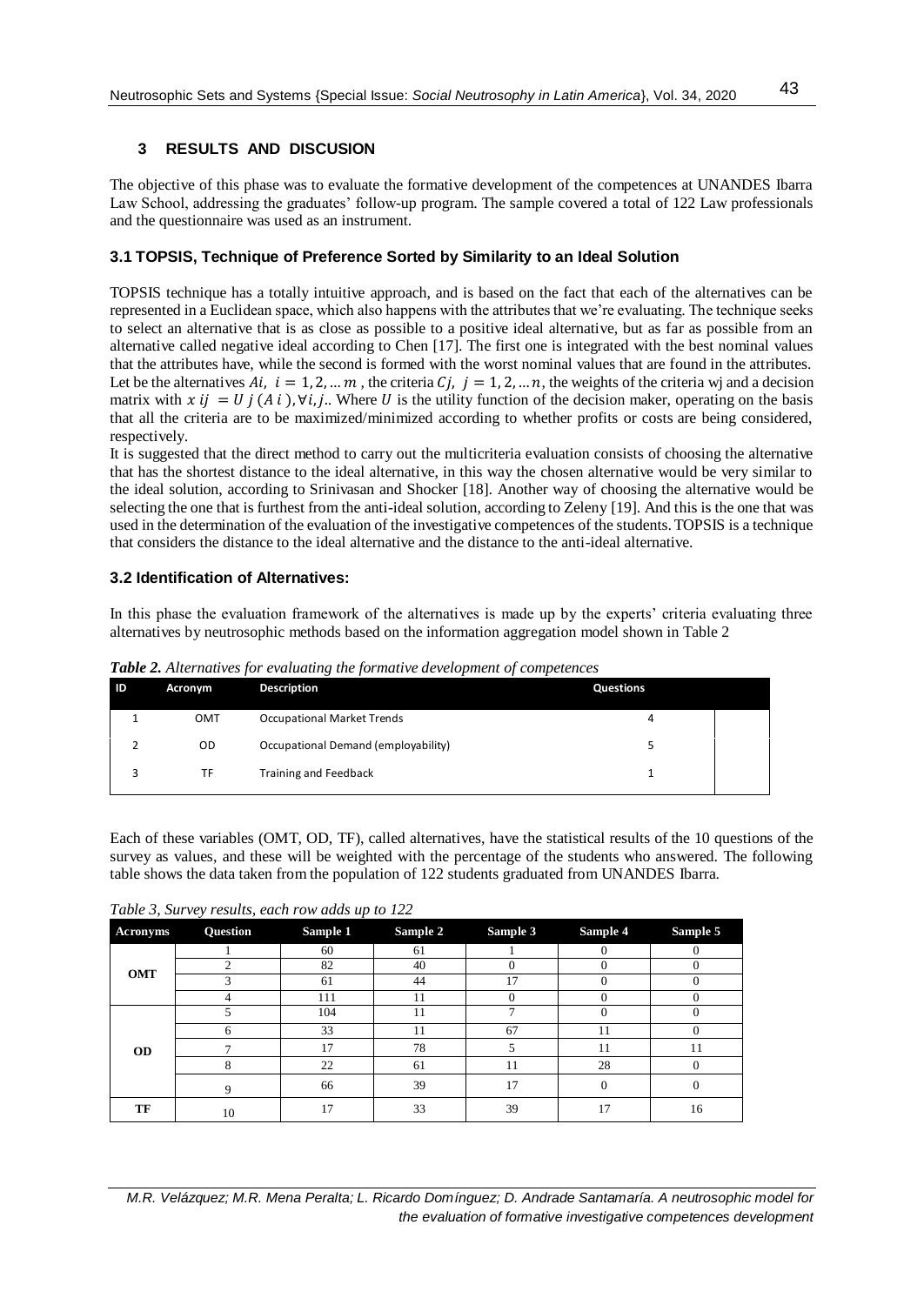| <b>Linguistic term</b> | Acronym | <b>SVN numbers</b> |
|------------------------|---------|--------------------|
| Extremely good         | (EG)    | (1,0,0)            |
| Very very good         | (VVG)   | (0.9, 0.1, 0.1)    |
| Very good              | (VG)    | (0.8, 0.15, 0.20)  |
| Good                   | (G)     | (0.70, 0.25, 0.30) |
| Moderately good        | (MDG)   | (0.60, 0.35, 0.40) |
| Medium                 | (M)     | (0.50, 0.50, 0.50) |
| Moderately bad         | (MDB)   | (0.40, 0.65, 0.60) |
| Bad                    | (B)     | (0.30, 0.75, 0.70) |
| Very bad               | (VB)    | (0.20, 0.85, 0.80) |
| Very very bad          | (VVB)   | (0.10, 0.90, 0.90) |
| Extremely bad          | (EB)    | (0,1,1)            |

Possible values go from 0 no response, up to 122 the maximum number of the population, these data are normalized in values from  $\overline{0}$  to 1 for the total population to match the numbers of the linguistic terms of the SVN so that we can plot them in the same curved surface of the triangular SVN number.

Table 3. Language terms used

### **3.4 Collection of information:**

The collection of information is carried out automatically without the intervention of specialists, since knowing the value of each sample in percent of the population (0 and 1), it is easy to determine in linguistic terms for each of the three alternatives (OMT, OD, TF), since the region in the space occupied by the SNV neutrosophic number is known.

*Figure 1, Decision surface for SNV terms (prepared by the author)*

```
In [84]: from mpl toolkits.mplot3d import Axes3D
fig = plt.figure()<br>ax = fig.add_subplot(111, projection='3d')
 x = [1, 0.9, 0.8, 0.7, 0.6, 0.5, 0.4, 0.3, 0.2, 0.1, 0]y = 0, 0.1, 0.15, 0.25, 0.35, 0.50, 0.65, 0.75, 0.85, 0.90, 11z = [0, 0.1, 0.20, 0.30, 0.40, 0.50, 0.60, 0.70, 0.80, 0.90, 1]ax.scatter(x, y, z, c='b', marker='*')
 ax.set_xlabel('X Label')
ax.set_ylabel('Y_Label')<br>ax.set_zlabel('Z_Label')
 plt.show()
                                                 1.00.8ahal
                                                0.60.4\bar{N}0.20.00.0204 Label
                                              1.00.00.2x^{0.4}_{Label} 0.6 0.8
                             1.0
```
*M.R. Velázquez; M.R. Mena Peralta; L. Ricardo Domínguez; D. Andrade Santamaría. A neutrosophic model for the evaluation of formative investigative competences development*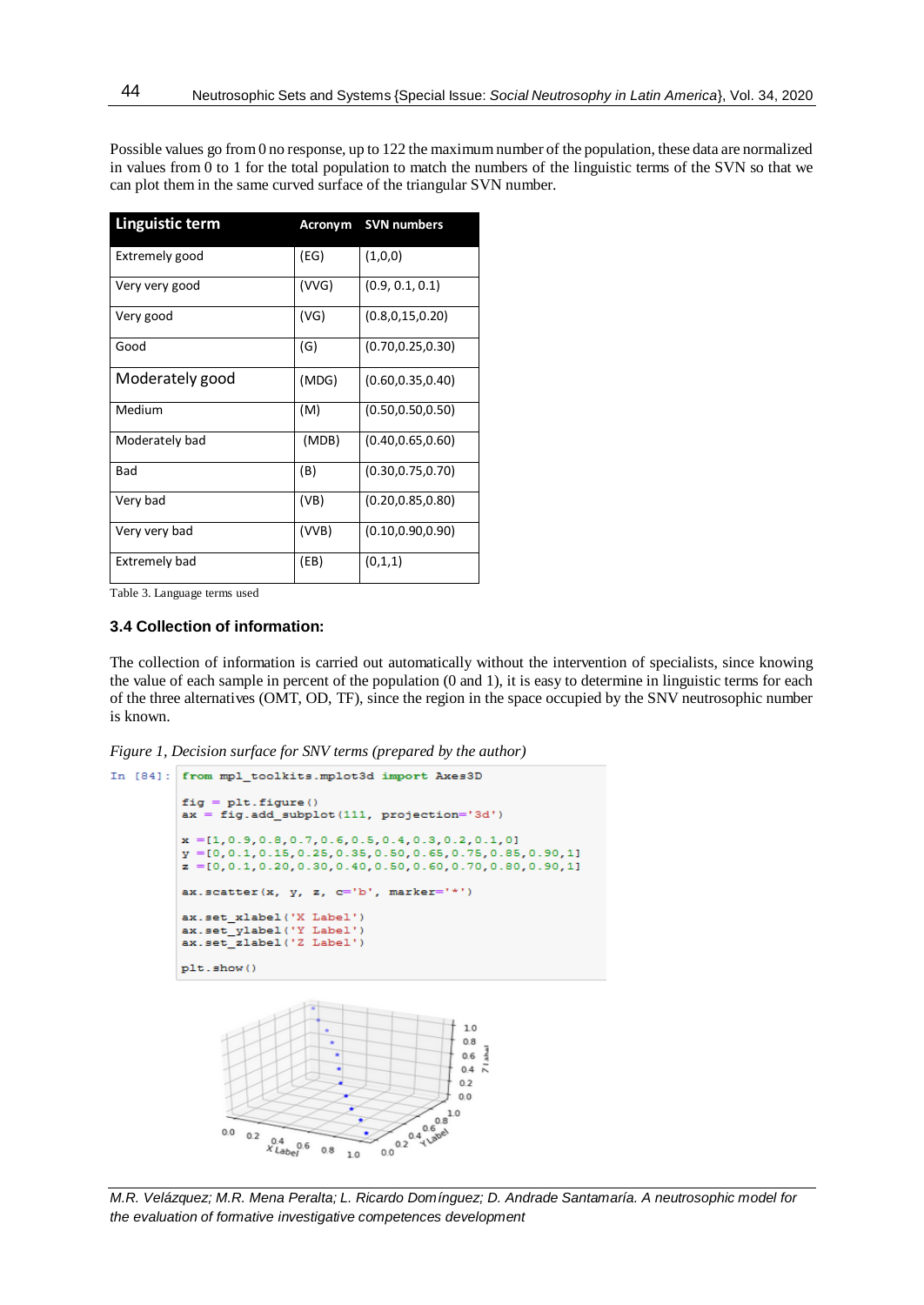Decision makers' opinions are added using the SVNWA aggregation operator, the result is shown in table 4

| Acronym   | Question       | Sample 1   | Sample 2   | Sample 3   | Sample 4   | Sample 5   |
|-----------|----------------|------------|------------|------------|------------|------------|
| OMT       | $\mathbf{1}$   | <b>MDB</b> | M          | EB         | EB         | EB         |
|           | $\overline{2}$ | MDG        | B          | EB         | EB         | EB         |
|           | 3              | M          | B          | <b>VVB</b> | EB         | EB         |
|           | 4              | <b>VVG</b> | <b>VVG</b> | EB         | EB         | EB         |
| OD        | 5              | VG         | <b>VVG</b> | EB         | EB         | EB         |
|           | 6              | VB         | <b>VVG</b> | M          | <b>VVB</b> | EB         |
|           | $\overline{7}$ | <b>VVB</b> | MDG        | EB         | <b>VVB</b> | <b>VVB</b> |
|           | 8              | <b>VVB</b> | M          | EB         | VB         | EB         |
|           | 9              | M          | B          | <b>VVB</b> | EB         | EB         |
| <b>TF</b> | 10             | <b>VVB</b> | VB         | B          | <b>VVB</b> | <b>VVB</b> |

*Table 4, Collection of information*

## **3.4 Evaluation of Alternatives**

From this information and with equation (3.1), (3.2) the ideal alternative for each student sample is selected.

$$
A^{+} = \{(\max_{i=1}^{n} | j \in I^{+} |), (\min_{i=1}^{n} | j \in I^{-} |)\} = [v_{1}^{+}, v_{2}^{+}, ..., v_{n}^{+}]
$$
\n
$$
A^{-} = \{(\min_{i=1}^{n} | j \in I^{+} |), (\max_{i=1}^{n} | j \in I^{-} |)\} = [v_{1}^{-}, v_{2}^{-}, ..., v_{n}^{-}]
$$
\n(3.2)

The ideal alternative for expert judgment is:

*A+ = (VVG, VVG, VVG, VG, MDG)*

The alternatives are evaluated according to the Euclidean distance of all the vectors of set A. To order it, it was compared with the distance to the ideal vector A +. If the alternative Ai is closer than the measured distance A +. Then the calculated distance (closest Ai) is the best alternative, thus allowing establishing an order of priorities between them.

## **3.5 Selection of Alternatives**

The distance of each alternative to the positive ideal solution,  $d^+$ , and to the negative ideal solution,  $d^-$ , is given by  $(3.3)$  and  $(3.4)$  respectively:

$$
d_i^+ = \sqrt{\Sigma_{j=1}^m (v_{ij} - v_j^+)} \quad i = 1, \dots, n
$$
\n(3.3)

$$
d_i^- = \sqrt{\Sigma_{j=1}^m (v_{ij} - v_j^-)}, \ i = 1, ..., n
$$
\n(3.4)

The relative proximity to the positive ideal solution will be calculated using expression (3.5): which is known as the coefficient of similarity  $C_i^+$  for each alternative.

$$
C_i^+ = \frac{d_i^-}{d_i^+ + d_i^-} \quad i = 1, 2, \dots m \tag{3.5}
$$

For the selection of the alternatives, the anti-ideal distance will be taken, starting with the one that is closest to the ideal solution (greater relative proximity).

*M.R. Velázquez; M.R. Mena Peralta; L. Ricardo Domínguez; D. Andrade Santamaría. A neutrosophic model for the evaluation of formative investigative competences development*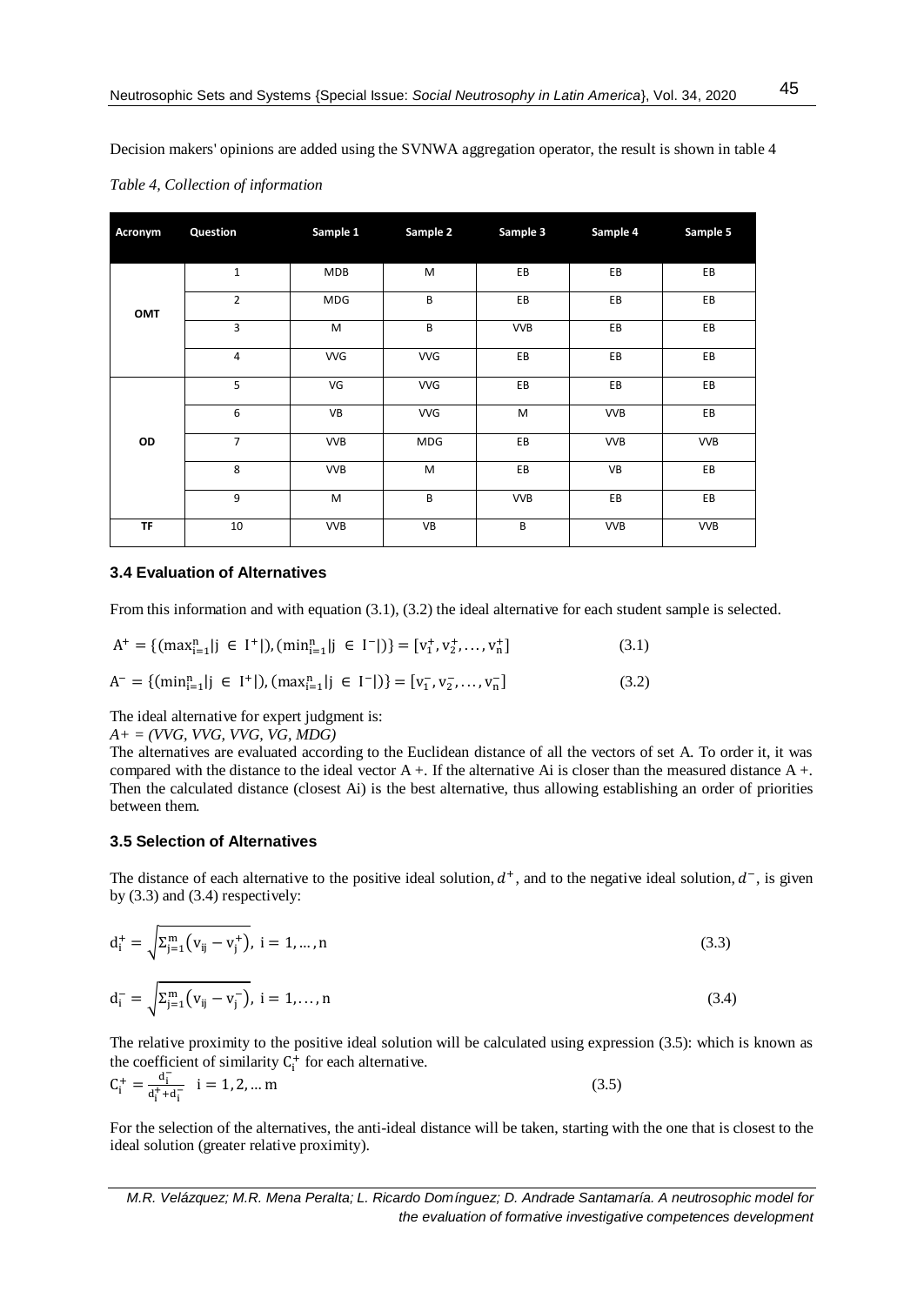| Acronym    | Question       | <b>Distance</b> |
|------------|----------------|-----------------|
|            | $\mathbf{1}$   | 0,73200         |
| <b>OMT</b> | $\overline{2}$ | 1,00040         |
|            | 3              | 0,74420         |
|            | 4              | 1,35420         |
|            | 5              | 1,26880         |
|            | 6              | 0,40260         |
| OD         | 7              | 0,20740         |
|            | 8              | 0,26840         |
|            | 9              | 0,80520         |
| TF         | 10             | 0,20740         |

*Table 5, Calculation of distances.*

The results of the calculation of the distances in Table 5 allow us to sort what the competition alternatives should be according to the evaluations carried out on the students in their competitive achievements.

To carry out the evaluation of the formative development of investigative competences at UNIANDES Ibarra, we sorted the alternatives using the Euclidean distance between single-valued SVN neutrosophic numbers applying equation (2.1).

### **4 Conclusions**

The evaluation of the variables: occupational market trends (OMT), occupational demand (OD) and Training and Feedback (TF), was validated from the calculation of the distances, obtaining the following results:

In accordance with the applied method, it indicates that areas such as Law (TMO 4 ----- 1,35420) will be a safe source of employment for Ecuadorians. It also evaluates that Law graduates should enroll in master's degree programs (DO 5 ----- 1,26880), thirdly, it evaluates the training received in the UNIANDES Law Shcool as Very Good (TMO 2 ----- 1,00040), fourthly, continuity of work is guaranteed.

One of the weakest points that the results show is that UNIANDES university graduates are not prepared to practice as a Manager or Executives (DO 7 ----- 0.20740)

To these results, we may add the reality, by saying that the majority of Law graduates entered the labor market in less than a year, once the degree was completed. They also suggest that given the quality of UNIANDES they would be willing to continue postgraduate studies under their auspices, as well as request training in very specific areas, this shows the importance for this group of updating knowledge in their field of specialization.

Another significant finding is that most of the interviewees affirmed that they had been in the last job for years, an indication that they have job stability and have correctly responded to job requirements in a world of strong competition and continuous evolution of knowledge.

Finally, it is essential that the information obtained from monitoring graduates becomes a support for the public academic offer, so this procedure must be integrated into the university culture so that it is carried out with rigorous criteria of formality, regulation and mandatory compliance.